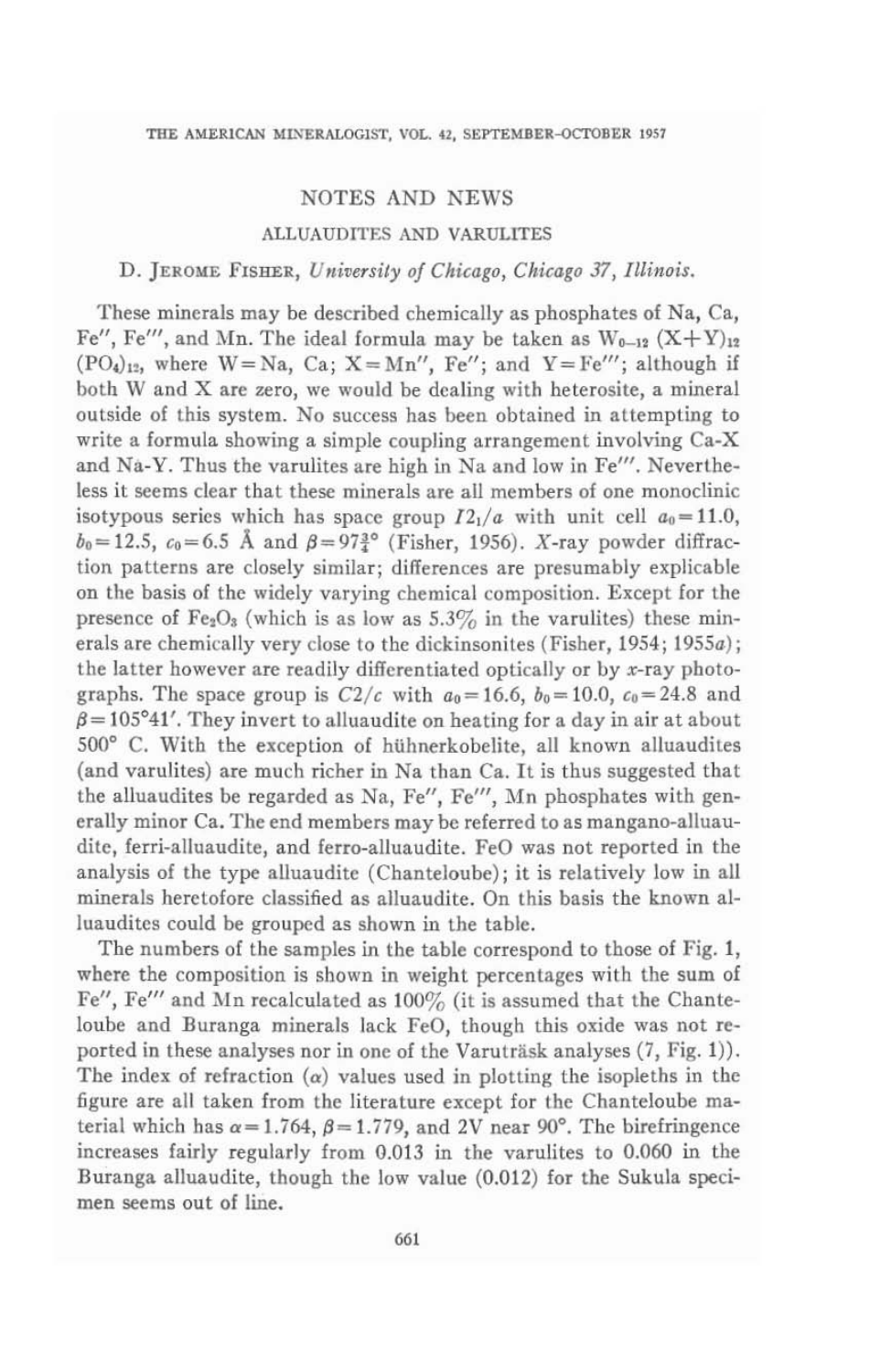## **NOTES AND NEWS**

Mason (quoted in Quensel, pp. 46–51) considers that varulite is an alteration product of lithiophilite [but note that this involves replacement of Li by (Na, Ca); also oxidation of part of the iron] and that it in

| Ferroan-alluaudites | Manganoan-alluaudites | Ferrian-alluaudites |
|---------------------|-----------------------|---------------------|
| Norrö <sub>1</sub>  | Hagendorf             |                     |
|                     | Hagendorfite 2        | Buranga 10          |
|                     | Varulites             |                     |
|                     | Skrumpetorp 3         | Black Hills 11      |
|                     | Varuträsk 4, 5        | Hühnerkobel         |
|                     | Lemnäs 6              | Hühnerkobelite* 12  |
|                     | Varuträsk 7           |                     |
|                     | Chanteloube 8         |                     |
|                     | Sukula 9              |                     |

| NOMENCLATURE OF THE ALLUAUDITES |  |  |  |
|---------------------------------|--|--|--|
|---------------------------------|--|--|--|

\* Hühnerobelite could be designated as a calcian ferrian-alluaudite when it is important to be precise.



FIG. 1. Alluaudites and varulites plotted according to weight percentages of the three cations (numbered points in circles; see the table). The points in triangles represent ferrodickinsonites (A), mangano-dickinsonites (B), and fillowite (C). The isopleths show index of refraction  $(\alpha)$  values.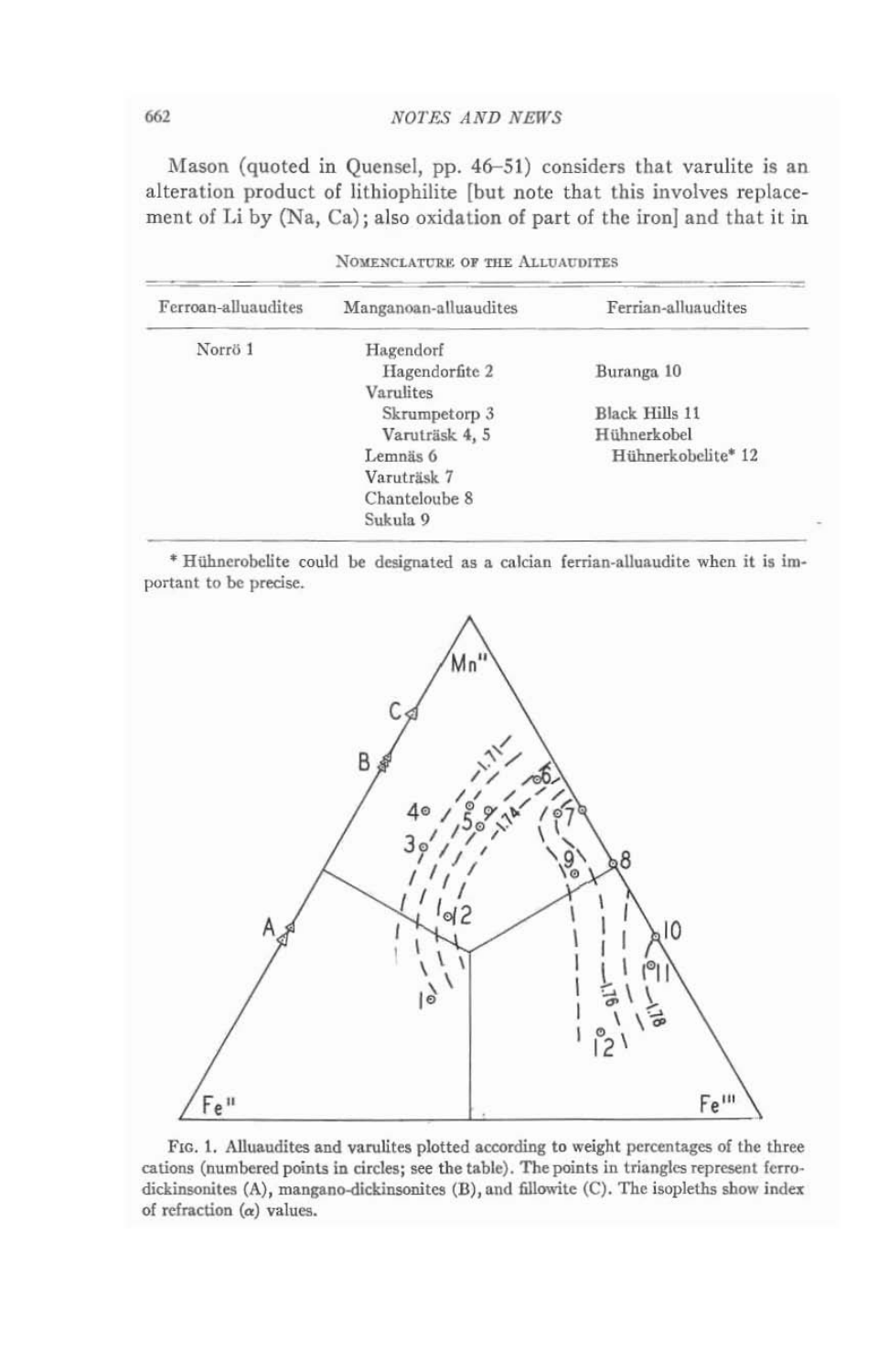turn may alter to alluaudite. "One thin section shows lithiophilite in contact with yellow-brown alluaudite, the latter mineral containing small grains of green varulite." Mason notes that the green varulite "is structurally similar to alluaudite (judging from x-ray powder photographs, measurements of which he gives), but is distinct in its ... physical properties and in the presence of most of the iron in the bivalent state." The last phrase of Mason's statement that "the alteration of varulite to alluaudite involved the oxidation of the iron from the ferrous to the ferric state, with the concomitant removal of some sodium ions from the lat· tice to maintain electrical neutrality" is not borne out by the analyses presented, unless one assumes atomic sodium is present in alluaudite. The fact that dickinsonite is readily oxidized to alluaudite on heating in air for a day at about 500" also belies this concept.

If the investigators of the Varuträsk pegmatite have made no mistakes in their thin-section identification of the phosphate minerals, it is not readily apparent why varulite and alluaudite (their terminology) appear as separate physical entities if they are actually members of an isotypous series. Nevertheless it is not inconceivable that oxidation of the varulite would not go ahead uniformly through the specimen, but it might proceed by "leaps and bounds"; Le., at certain places the material be more susceptible to oxidation than at others.

The remarks in this note are preliminary; detailed optical, chemical, thermal, and x-ray studies are in progress on all these minerals.

*Appendix*. In working out the unit cell of hagendorfite, I found that both it and alluaudite could be described using space group  $15-C_{2h}$  in the orientation  $I$   $2<sub>1</sub>/a$  with a  $\beta$ -angle of  $97\frac{3}{4}$ °. This has advantages over the orientation C  $2/c$  of this same space group with  $\beta$  of 114°22' used in my *1955b* paper. This was noted on p. 1101 of this paper (where the transformation formula appears) but it was stated that the less-oblique orientation resulted in "systematic absent spectra which do not fit space group criteria." This statement is erroneous. Fig. 2 on p. 1104 in the preferred *I* 2<sub>1</sub>/a orientation should be labelled "sketch of (001) cleavage flake of alluaudite" and the face-trace on the right is 100 (instead of *TOO);* the indices of the face-traces on the top and bottom and on the left are correct if all signs are reversed. In short this change in orientation merely involves a change in the choice of the a-axis direction.

### **REFERENCES**

All needed references are in vol. 2 of Dana's *System* (1951, pp. 669, 674 and 717) except as follows:

FISHER, D. J. (1954), Arrojadite is a ferro-Qickinsonile: *A* Ill. AfinaoJ., 39, 676-680. --, *(I95Sa),* Soda Fe-Mn pegmatite phosphates, S,~c, UI, 312.

- (1955a), Soda Fe-Mn pegmatite phosphates, *Science*, 121, 312.<br>
-, (1955b), Alluaudite. Am. Mineral., 40, 1100-1109.
-